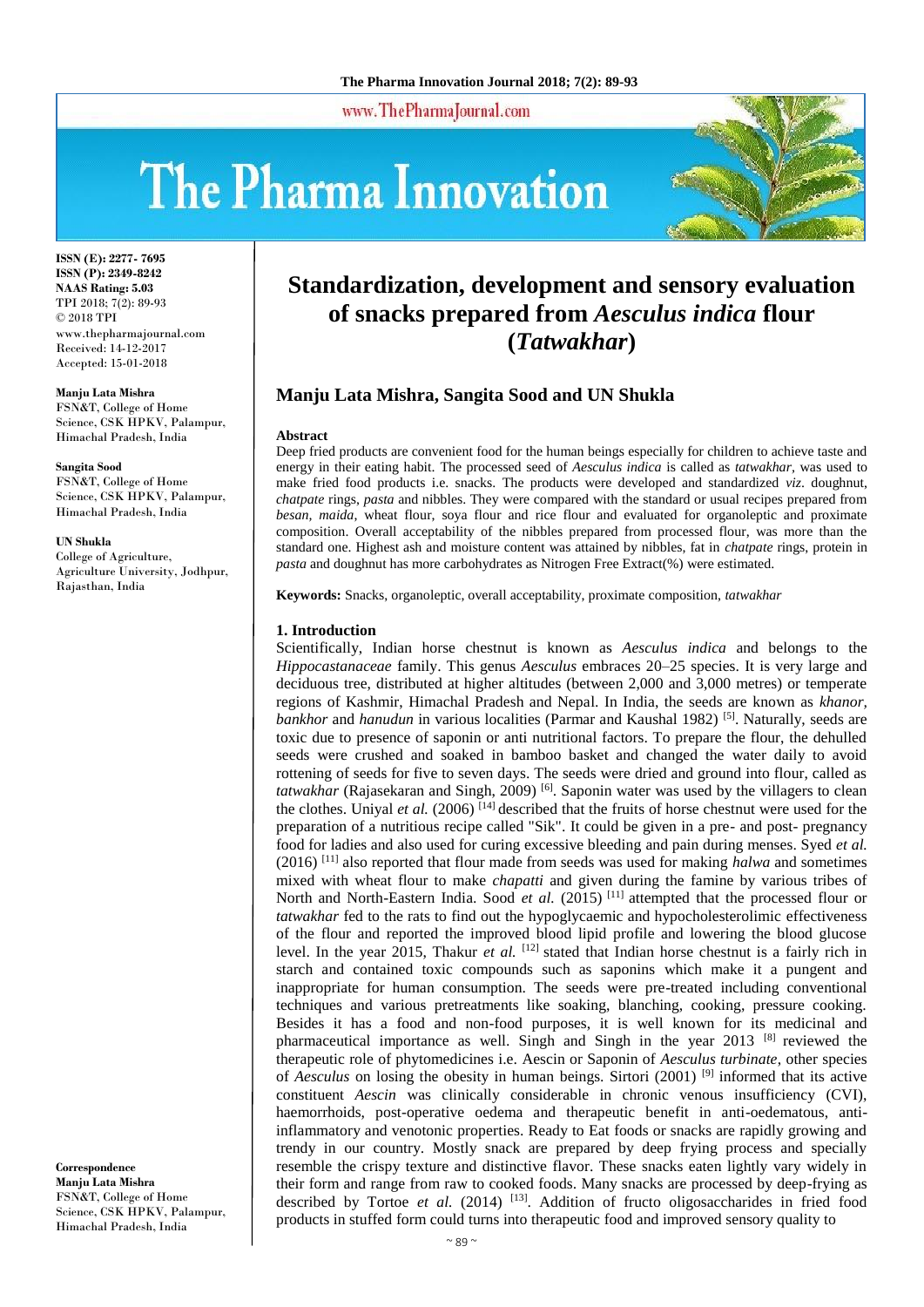fulfill the consumer demand for health foods by Jain *et al.*  $(2013)$  [4]. Although, new technique developed for frying as air medium over traditional method of frying process could add healthy fried foods with fewer changes in physicochemical properties and organoleptically more acceptable by Shaker  $(2014)$ <sup>[7]</sup>. Hence keeping in view its all properties and nutritional health benefit, there was an endeavor to make some deep fried snacks and determine the quality trait of the fried products cum snacks prepared from processed flour or *tatwakhar* and add variety to the food as well.

#### **2. Materials and Methods**

#### **2.1 Standardization and development of snack based recipes of** *tatwakhar*

Various recipes were standardized and developed on the basis of customary recipes or by the use of the *maida, besan*, wheat flour, soya flour and rice flour. Locally, people used to eat only *halwa* or mixed *chapatti* from the processed flour (*tatwakhar*). An effort was made to develop different type of products from the flour of Indian Horse Chestnut. Recipes were standardized to achieve the desirable colour, flavour, texture, taste, and overall acceptability of the end product.

#### **2.1.1 Doughnuts**

**For doughnut:** Combined Processed flour (125g), Fresh yeast (10g), Milk (120ml), Sugar (45g), Salt (1.5g), Vanilla essence (2.5ml) all the ingredients except the butter in a bowl and kneaded into soft dough. Added the butter (soften) (15g) and kneaded again till the dough became smooth and elastic. Covered with a wet muslin cloth and allowed to stand until it doubled in volume. Pressed the dough lightly in order to remove the air which was done by the action of yeast. Rolled out the dough and cut out into circles with the help of a cookie cutter and then also used a small cookie cutter by creating a hole in the center portion of the circle lifted carefully the doughnut and deep fried in hot oil over a medium flame until both sides get golden brown in color. Drained on absorbent paper and placed on a serving plate.

**For topping**: Dust the castor sugar (100g) and Cocoa powder (15g) and *Dalchini* powder (2.5g) mixture generously on top of the doughnuts and served immediately.

#### **2.1.2** *Pasta*

Whisk processed flour (100g) and salt (According to taste) together. Made a hole in the middle, and the olive/ vegetable oil (15ml) and with a help of a fork mixed it together. When the dough was getting viscous kneaded it with your hands until it is smooth. Stand for 1 to 2 hours in room temperature. Rolled out with the help of a *pasta* machine and cut in any shape you desire and deep fried. Served after cool.

# **2.1.3** *Chatpate* **rings**

Combined the processed flour (100g), Chili powder (1.5g), oil (15ml) Sugar (2.5g) and salt (to taste) in a bowl and knead into soft dough added warm water. Kept aside for 5 minutes. Kneaded again using oil till smooth and elastic. Divided the dough into 2 equal portions and rolled out each portion into a 150 mm (6") diameter circle. Divided each circle into 2 equal portions (you will get 4 semi-circles). Placed a semi-circle on

a flat, dry surface and cut it into 1 cm. Thick strips. Repeat with the remaining semi-circles to make more strips. Keep aside. Rolled each strip into a ring and press to seal the edges. Heated the oil in a *kadhai* and deep-fried the rings in batches in oil till they turn golden brown in colour. Drained on absorbent paper. Sprinkled the chat *masala* (5g) and toss well.

#### **2.1.4 Nibbles**

Took processed flour (100g) and boiled potato (100g) (without peel) in a bowl and kneaded oil 2 tsp with boiled potato without added water. Added *Chaat* masala (5g), Chili powder (3g), Black pepper powder (3g), *Pudina/* mint (accordingly), Salt (to taste) all the ingredients and again kneaded it well. Took dough into desired shape and with the help of fork, pressed on it. Heated oil in a frying pan and then fried. Serve with sauce or chutney.

#### **2.2 Sensory evaluation**

The prepared snacks were evaluated organoleptically by randomly chosen ten panelists by using the method suggested by Gould (1978) as in Table 1.

#### **2.3 Proximate analysis**

Value added products prepared from processed flour were analyzed for the Moisture, Ash, Protein, Fat and Carbohydrate (NFE) by using standard methods of (AOAC, 1990). The factor 6.25 was used to convert nitrogen into crude protein. As the flour is free from fibre and added flour has its own value.

#### **2.4 Experimental design**

The experiment was scientifically planned and laid out according to CRD design. In order to reduce the determinate type of error, for each type of parameter, observations were replicated in thrice. By randomly chosen ten panelists, the prepared products were evaluated for its sensory attributes *viz.* colour, appearance, texture, flavor, taste and overall acceptability for all samples. Organoleptic evaluation form consists of 0 to 10 marks. The test sample was given in triplicates with control or usual recipes. Standard sample was prepared by the normal or typical recipes. All samples were coded to avoid any prejudice.

#### **2.5 Statistical analysis:**

Statistically, all the collected data on all parameters *viz.,*  proximate analysis and sensory evaluation were analyzed. Analysis of variance by completely randomized design (CRD) in which the mean and critical difference (CD) was determined and ascertained their statistical significance.

#### **3. Results and discussion**

The present study was mainly based on the standardization and development of value added products namely doughnut, *chatpate* rings, *pasta* and nibbles. The developed products were tested for their organoleptic evaluation for the most acceptable level and the prepared products were analyzed for their nutritional composition as well. The standardized and developed value added products are given in Plates 3.1 under sub heading.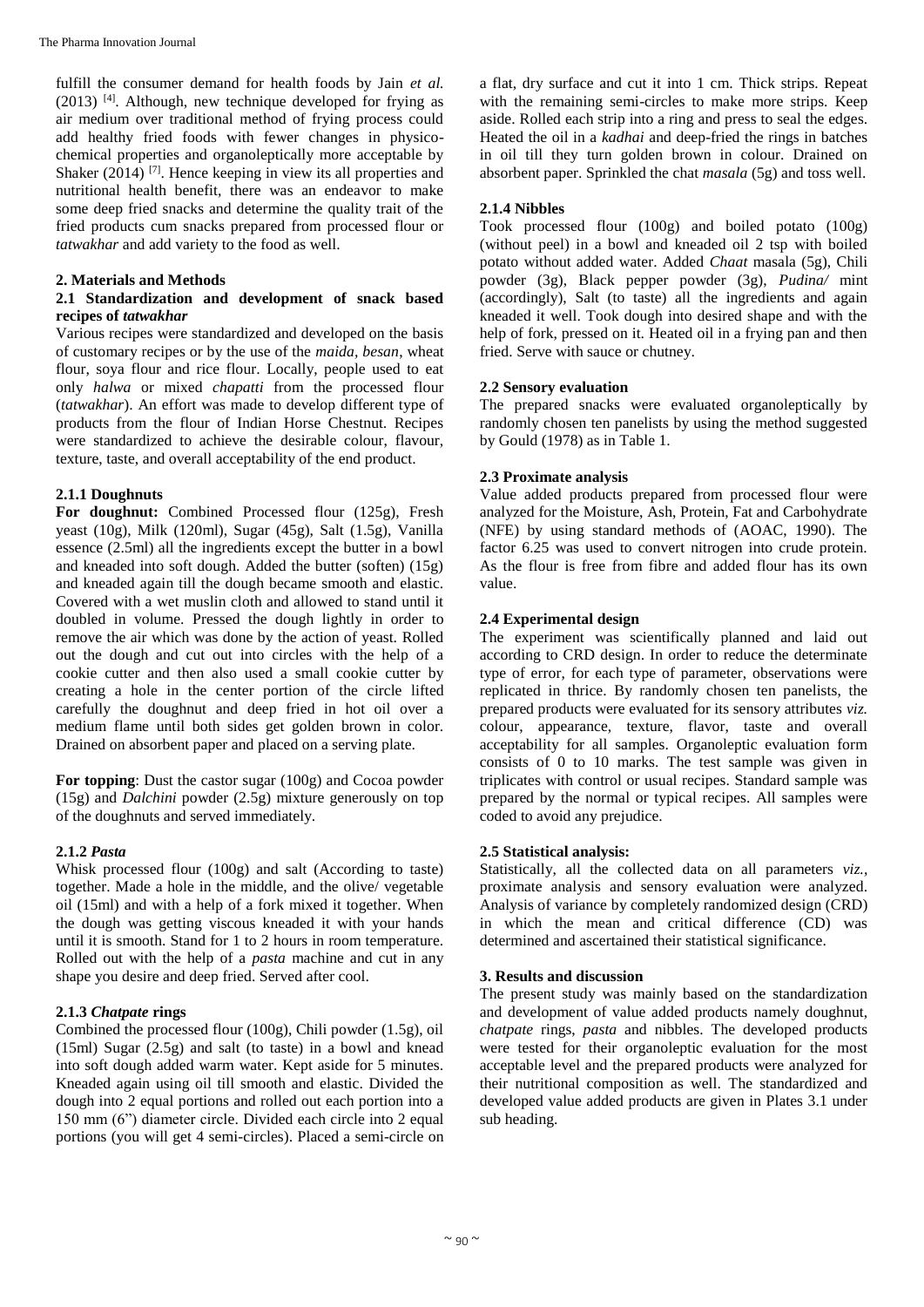# **3.1 Plates: Standardization and development of value added products**



**Plate 1 (a):** Doughnut prepared from *maida*



Plate 1 (b): Doughnut prepared from processed flour



**Plate 2 (a):** *Chatpate* rings prepared from *besan*



**Plate 2 (b):** *Chatpate* rings prepared from processed flour



**Plate 3 (a):** *Pasta* prepared from *besan*



Plate 3 (b): Pasta prepared from processed flour



Plate 4 (a): Nibbles prepared from wheat flour



**Plate 4 (b):** Nibbles prepared from processed flour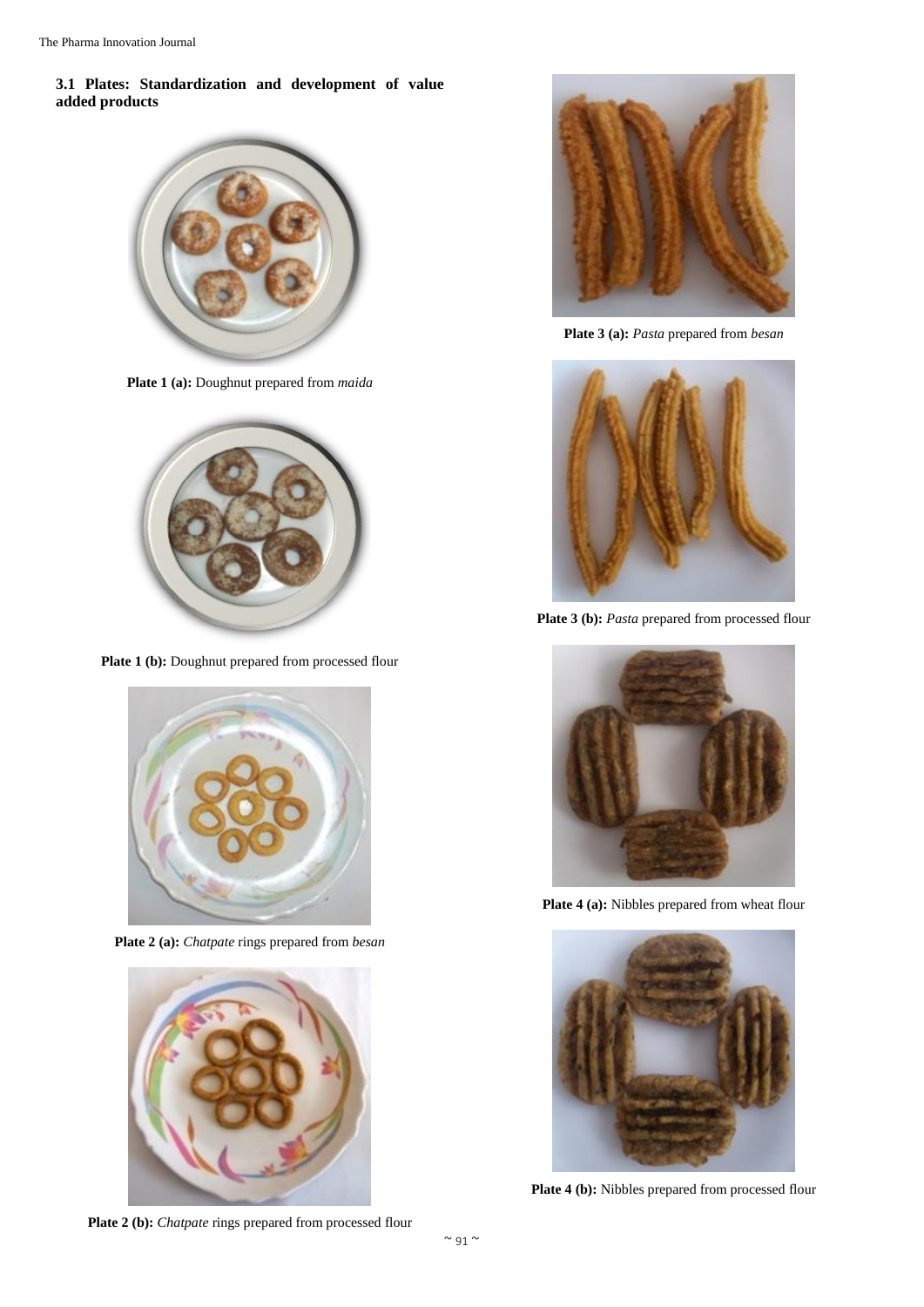#### **3.2 Organoleptic Evaluation of Processed flour**  *(Tatwakhar)* **of Indian Horse Chestnut**

Table 2 showed the sensory quality of the doughnut. It is clear that the mean score for the colour parameter for the doughnut prepared from *maida* got 8.40 whereas, the doughnut prepared from processed flour obtained 7.45. Statistically, there was significant difference (0.92) found in the colour attribute between the doughnuts. When the flavor, taste and texture are discussed, little varied values were obtained, by getting all the attributes combined, the overall acceptability for the prepared product was obtained as 7.88 and 7.05 by the control and test product, respectively and hence statistically no significant difference was found in these attributes. From the Figure 1 it is evident that the *chatpate rings* achieved the overall acceptability with all sensory attributes was almost similar, no significant difference was found in both samples. Figure 2 illustrates the oraganoleptic evaluation and acceptability index of *pasta* prepared from *besan* as control group and prepared from processed flour as test product. The mean score for the colour of the control one was more than the test sample. The flavor, taste and of texture had the slight difference found in control and test sample. But consumer's showed better response towards the *pasta* prepared from processed flour. Statistically, no significant difference was found in the control as well as test one in all the area of the product. The data presented in the Table 3 showed the organoleptic acceptability of nibbles prepared from wheat flour as control one and processed flour as experimental product. The values differed in colour mean score but statistically, no significant difference was found. The mean score of flavor, taste and texture of the nibbles prepared from processed flour were highest than the controlled samples. Overall acceptability of the processed flour prepared nibble was comparatively more than the controlled one. Statistically, significant difference was found between these two products. Nibbles prepared from processed flour were found more acceptable than the wheat flour which might be due to the fine texture of the processed flour.

**Table 1:** Organoleptic Evaluation Form

| Sample: |                  |      |                | Date: |      |  |  |      |  |                    |
|---------|------------------|------|----------------|-------|------|--|--|------|--|--------------------|
|         | Sample   Perfect | Good |                |       | Fair |  |  | Poor |  | <b>Off</b> Remarks |
|         | 10               |      | $\overline{ }$ |       |      |  |  |      |  |                    |
|         |                  |      |                |       |      |  |  |      |  |                    |

**Note**: Make check mark in columns corresponding to your rating of sample, when scorning one factor. However, when scorning 2 or more factors, write in the following letter in the corresponding column of columns (C) colour (E) Flavour (T) Texture (S) Consistency

**Table 2:** Organoleptic evaluation of doughnut

|                          | Doughnut<br>prepared<br>from maida | Doughnut<br>prepared from<br>processed flour | <b>CD</b><br>$(P \le 0.05)$ |
|--------------------------|------------------------------------|----------------------------------------------|-----------------------------|
| Colour                   | 8.40                               | 7.45                                         | 0.92                        |
| Flavour                  | 7.60                               | 7.05                                         | <b>NS</b>                   |
| Taste                    | 7.65                               | 6.70                                         | <b>NS</b>                   |
| Texture                  | 7.85                               | 7.00                                         | <b>NS</b>                   |
| Overall<br>acceptability | 7.88                               | 7.05                                         | 0.92                        |

**Table 3:** Organoleptic evaluation of nibbles

|                          | <b>Nibbles</b><br>prepared from<br>wheat flour | <b>Nibbles</b><br>prepared from<br>processed flour | CD<br>$(P \le 0.05)$ |
|--------------------------|------------------------------------------------|----------------------------------------------------|----------------------|
| Colour                   | 7.65                                           | 8.25                                               | NS                   |
| Flavour                  | 6.75                                           | 7.85                                               | 0.80                 |
| Taste                    | 7.00                                           | 8.05                                               | 0.52                 |
| Texture                  | 7.30                                           | 7.90                                               | 0.71                 |
| Overall<br>acceptability | 7.18                                           | 8.01                                               | 0.42                 |



**Fig 1:** Acceptance index of *Chatpate* rings



**Fig 2:** Acceptance index of *Pasta*

# **3.3 Nutritional evaluation of snacks prepared from processed flour (***tatwakhar***)**

On dry weight basis, Nutritional attributes of prepared snacks is presented in Table 4. It was found that nibbles contain highest per cent (19.20) whereas *chatpate* ring and *pasta* has similar values. The ash content in nibbles was increased up to 6.30 per cent because of the addition of potato in it and followed by *chatpate* rings. Higher fat content in *chatpate* rings was reported as 36.84 per cent due to frying and then go after *pasta* and nibbles. More carbohydrate content was calculated as 76.67 per cent NFE in the doughnut. To the overview of the table 4, it can be a good source of protein and energy. Choe  $(1993)$ <sup>[2]</sup> reported the oil contents of doughnuts as 20% - 25%, the lower value of doughnut prepared from *tatwakhar* absorbs little oil due to gluten and fibre free whereas the refined flour more. No literature or work is available on snacks prepared by the use of this flour. So its employ in our diet can be a good and healthy food for us.